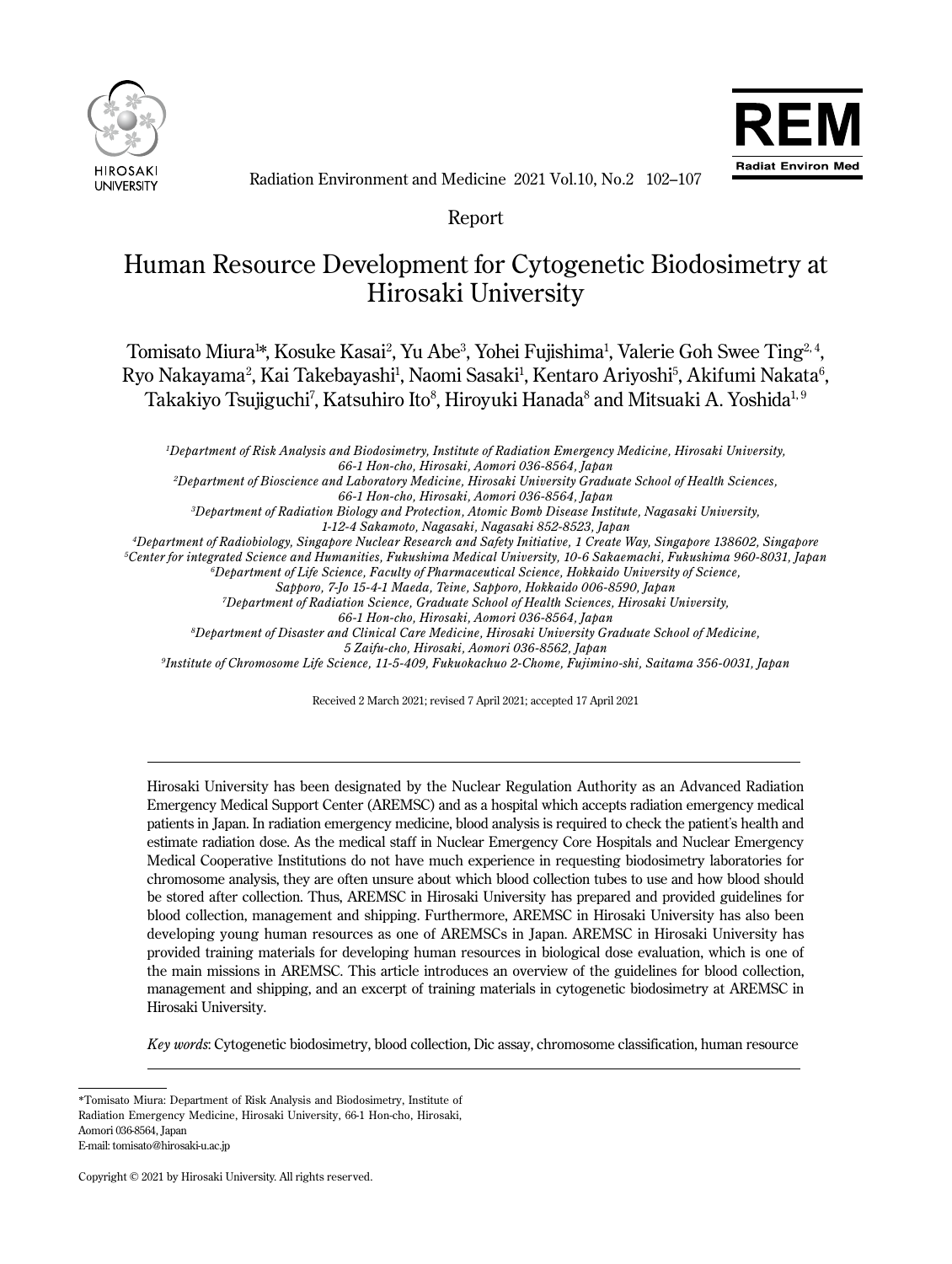### **1. Introduction**

In 2015, the Nuclear Regulatory Authority in Japan certified five institutions: Hirosaki University, Fukushima Medical University, Hiroshima University, Nagasaki University, and National Institutes for Quantum and Radiological Sciences (QST) as Advanced Radiation Emergency Medical Support Centers (AREMSCs). AREMSC is responsible for medical care in the event of a nuclear-related exposure accident. In 2019, QST was elected as the Center for Advanced Radiation Emergency Medicine (AREM) to manage and support the four AREMs. One of the key roles of AREM and AREMSC is to estimate radiation exposure dose of exposed patients.

Similar to general medical care, serum biochemical tests are performed in radiation emergency medicine, and blood collection tubes for serum separation are frequently used. It has been reported that C-reactive protein  $(CRP)^{1-3}$ , salivary alpha-amylase  $(sAA)^{4, 5}$ , FMS-like tyrosine kinase 3 ligand (FLT3L)<sup>2, 5-7)</sup> and citrulline<sup>8-11)</sup> in serum are reliable biomarkers in radiation emergency medicine. In addition, blood cell counts are also commonly used as endpoints for biological dose assessment as they have been reported to decrease after radiation exposure<sup>12)</sup>. As EDTA is generally used as an anticoagulant for blood cell counting, all hospitals, not limited to radiation emergency medicine, are familiar with EDTA blood collection tubes. On the other hand, heparin, another anticoagulant, is used for emergency tests such as biochemical tests, blood pH measurement and blood gas analysis. Emergency tests are performed promptly in the hospital, eliminating the need for blood management or transport. Heparin tubes are also often used for clinical chromosome aberration analysis, such as leukemia diagnosis or testing for spontaneous chromosomal abnormalities. Unfortunately, many hospitals have little experience in blood management and shipping as chromosome analysis is often outsourced to external laboratories and blood shipment is usually handled by other specialized courier services. Therefore, the understanding of blood management and shipping after blood collection for biodosimetry is usually insufficient in Nuclear Emergency Core Hospitals and Nuclear Emergency Medical Cooperative Institutions. In order for biological dose assessments of radiation-exposed patients to be reliably performed in cytogenetic biodosimetry laboratories, hospitals involved in radiation emergency medicine should be well educated in blood management and shipping.

In cytogenetic biodosimetry, exposed doses are often estimated with radiation-induced dicentric chromosomes (Dic), using the gold standard Dic assay13-15). However, dose estimation with Dic assay requires a high level of expertise and consistent training. The shortage of experienced young human resources in cytogenetic biodosimetry has been acknowledged as a problem, both internationally and in Japan. AREMSC in Hirosaki University has incorporated biodosimetry in undergraduate and graduate school education, and provided teaching materials for effective human resource development . Furthermore, as the COVID-19 pandemic from March 2020 made it difficult to provide face-to-face instructions, we prepared chromosome grouping and karyotyping training files that can be performed online for continuous human resource development.

This paper introduces an overview of the guidelines for blood collection, management and shipping, which can be shared with medical institutions involved in radiation emergency medicine. In addition, an excerpt of cytogenetic biodosimetry training materials used in AREMSC in Hirosaki University is shown. Training in chromosome grouping and karyotyping for normal human metaphases and metaphases with Dic analysis are presented.

**Blood collection, management and shipping guidelines** In addition to blood collection for chromosome aberration analysis, biodosimetry requires blood collection for biomarker analysis and blood cell counting. However, in Japan, medical staff in Nuclear Emergency Core Hospitals and Nuclear Emergency Medical Cooperative Institutions are often unsure about which blood collection tubes to use and how blood should be stored after collection. As a result, AREMSC in Hirosaki University has prepared and provided the following guidelines for blood collection, management and shipping.

- 1. Materials for blood collection
	- Blood collection tube for serum separation (5 to 6 ml, plain or coagulation accelerator)\*<sup>1</sup>
	- Blood collection tube for blood cell count (2 ml, anticoagulant: EDTA)\*<sup>2</sup>
	- Blood collection tube for cytogenetic biodosimetry (anticoagulant: heparin)\*<sup>3</sup>
	- •Vacutainer holder
	-
- •Wing needle/syringe \*<sup>1</sup> Blood chemistry is needed to diagnose a patient's physiological condition. Some test items can also be
- measured in plasma. \*<sup>2</sup> In emergency medicine, heparin blood can be used to blood cell count. Blood cell count with heparin blood should be performed immediately after blood collection. \*<sup>3</sup> Heparin is the preferred anticoagulant in cytogenetic
	- biodosimetry. If there is a shortage of heparin blood collection tubes, substitute with EDTA blood collection tubes and report to the biodosimetry laboratory. An over-capped blood collection tube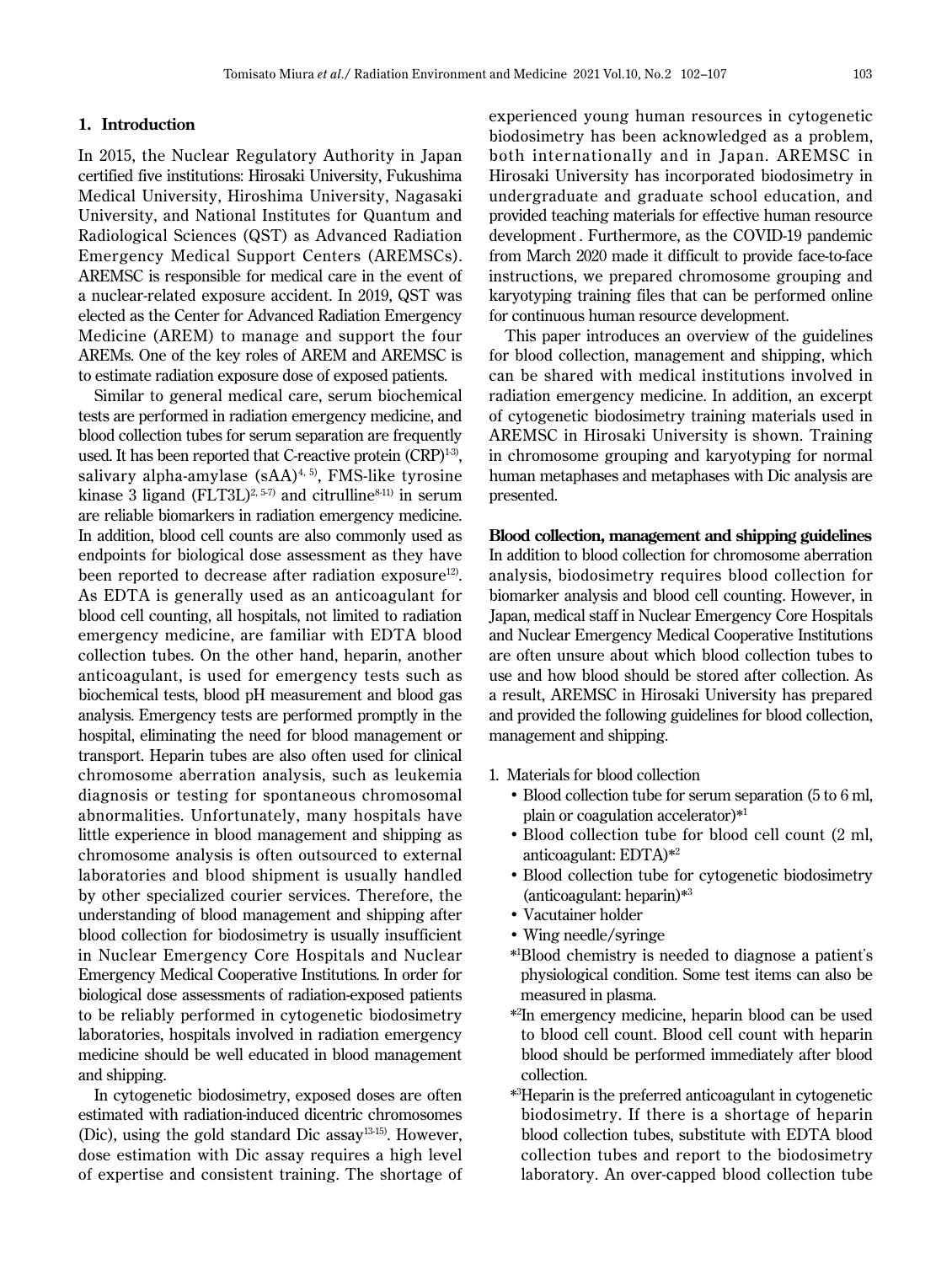

Fig. 1. The type of cap used for blood collection tubes.



**Fig. 2.** Chromosome classification and morphological characteristics in human peripheral blood

lymphocyte. M: metacentric chromosome, SM: submetacentric chromosome, A: acrocentric chromosome.

is recommended to minimize the infection risk of blood-borne diseases during blood culture (Fig. 1).

2. Blood volume and timing of blood collection for biodosimetry

The timing of blood collection depends on the exposure dose estimated by clinical symptoms. Furthermore, it is desirable to prepare about 10 ml of blood in case it is necessary to select a different cytogenetic biodosimetry method or in case of inadequate blood culture due to some reasons.

(1) Case where 5 Gy or less is estimated

Volume: 4 to 6 ml $\times$ 2 tubes

Timing: 24 h after radiation exposure\*

- \* Since it is assumed that the patient is not uniformly exposed, peripheral blood needs to be homogeneously circulated in the body before blood collection. After blood collection, blood should be stored at 18 to 24°C until shipment to biodosimetry laboratory.
- (2) Case where 5 Gy or more is estimated

Volume: 4 to 6 ml $\times$ 2 tubes Timing: as soon as possible\*

- \* At high dose exposure (5 Gy or more), peripheral blood lymphocytes decrease rapidly and remarkably<sup>12, 16, 17</sup>), thus blood should be collected as soon as possible for chromosome analysis. If it is difficult to collect the patient's blood, the exposure dose can be estimated from the clinical symptoms of acute radiation syndrome. In cases where the boundaries of the following dose categories are estimated, it is desirable to collect blood at both timings (1) and (2).
- 3. Blood storage and transportation

As blood is treated as a biohazard specimen (Biological Substance Category B (UN 3373)), the following packaging is required. The packaging for transportation should consist of three components.

- (1) The primary receptacle(s): blood collection tube
- \* Blood collection tube(s) should be protected with absorbent material.
- (2) The secondary packaging: a leak-proof secondary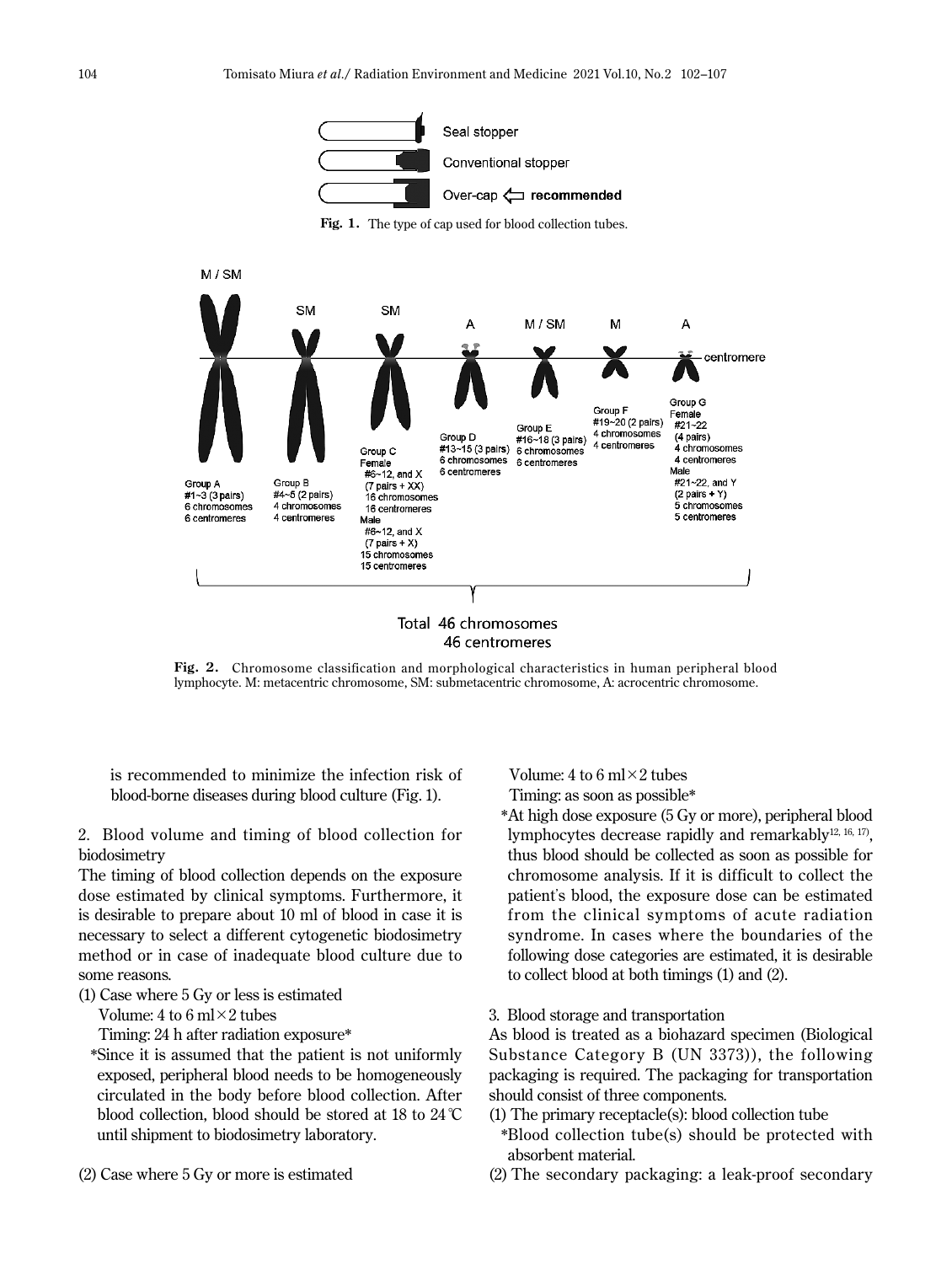

**Fig. 3.** Dicentric and ring chromosomes observed in human peripheral blood lymphocyte. a, Dicentric chromosomes. M: metacentric chromosome, SM: submetacentric chromosome, A: acrocentric chromosome. b, Ring chromosomes.

packaging with biohazard marker

- (3) Sturdy outer packaging (Biological Substance Category B (UN 3373))<sup>18)</sup>
	- \* The storage temperature of heparinized blood is 18 to 24°C. Heparinized blood partially aggregates when exposed to cold conditions<sup>19)</sup>. In order to obtain sufficient cells for chromosome analysis, it is necessary to regulate the temperature in a temperature-controlled box.

**Educational materials for dicentric chromosome assay** In order to master the Dic assay, which is the gold standard for cytogenetic dose evaluation, it is necessary to master human karyotyping techniques. Humans have 46 chromosomes. These chromosomes are classified into seven groups, A to G, according to chromosome length and centromere position<sup>20)</sup> (Fig. 2). There is no gender difference in the 44 autosomes, and the sex chromosomes differ between males and females (XX for females, XY for males). The centromeres of chromosomes in groups D (#13 to #15) and G (#21 and #22) are located terminally, and all of these chromosomes are satellite chromosomes. On the other hand, the Y chromosome is morphologically classified into the G group, but it is larger than the #21 and #22 chromosomes and has no satellite. Furthermore, it has been reported that Y chromosome length differs among individuals $21, 22$ ).

Dic observed in human peripheral blood lymphocytes is classified into three patterns as shown in Figure 3a. By confirming the number of chromosomes in groups D and G, analysis of Dic patterns 2 and 3 will be more reliable as chromosomes in groups D or G are involved in Dic formation. In addition, the type of chromosome abnormality associated with the ring chromosome differs depending on the presence or absence of the centromere (centric ring: Rc or acentric: Ra, respectively, Fig. 3b). Moreover, as it is difficult to determine if a small ring chromosome is truly a ring chromosome, calibration curves and dose estimation have been performed based only on the Dic frequency instead of Dic+Rc frequency in the recent years.

At AREMSC in Hirosaki University, training files for human karyotyping and Dic analysis were used in online undergraduate classes during the COVID-19 pandemic. In Figure 4, students were first trained in chromosome grouping and human karyotyping in a normal human metaphase, by moving individual chromosomes around into groups based on morphological characteristics. In Figure 5, karyotyping and chromosome abnormality identification were trained using a human metaphase with Dic. The usage of these files is shown below. Other than unstable chromosomes, stable chromosome abnormalities also occur in radiation-exposed cells. Group D and G chromosomes are also involved in chromosome translocations, but retain the morphological features of bearing very short arms and satellites. In order to confirm Dic patterns 2 and 3, comprehensive judgment including marker chromosomes is required.

Chromosome classification and karyotyping (Fig. 4)

- (1) Count the chromosome number of a metaphase spread.
- (2) Copy all chromosomes and paste them on the template.
- (3) Classify chromosomes into group A-G based on chromosome length, centromere position (centromere index or arm ratio), and presence or absence of satellite.
- (4) Rotate each chromosome and pair homologous chromosomes.
- (5) Copy identified chromosomes and paste on karyotype template.

Classification of chromosomes including Dic (Fig. 5)

(1) Count the chromosome number of a metaphase spread.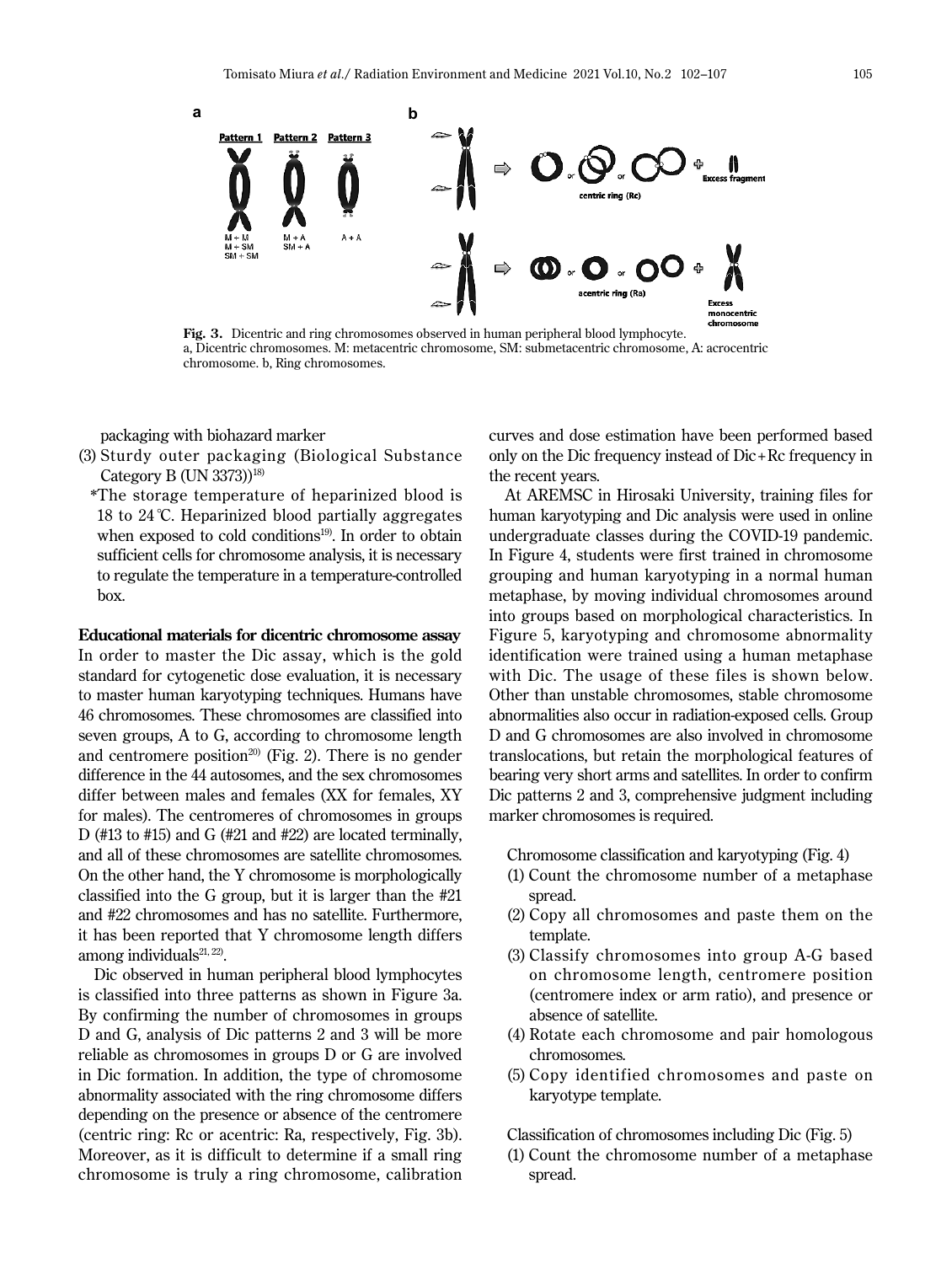

**Fig. 4C.** Example of normal human chromosome classification training.

a, Normal human metaphase, in which each individual chromosome is an independent image file. b, Template for classifying cropped chromosomes. c, Chromosomes classified into groups A to G based on morphological characteristics such as size and centromere position. d, Normal human karyotype confirmed by G-banding after destaining.



**Fig. 5.** Example of Dic judgment training in Dic assay. a, Metaphase spread with Dic. b, Template for classifying cropped chromosomes.

- (2) Copy all chromosomes and paste them on the template.
- (3) Classify chromosomes into group A to G based on chromosome length, centromere position (centromere index or arm ratio), and presence or absence of satellite.
- (4) Rotate each chromosome and pair homologous chromosomes.
- (5) Place the Dic involving chromosomes of group D or

G in "Dic w/ D and/or G".

(6) Check the number of chromosomes in group D or G.

## **2. Summary**

We have developed guidelines to share and educate medical staff on the management and transportation of blood collected in radiation emergency medicine. This